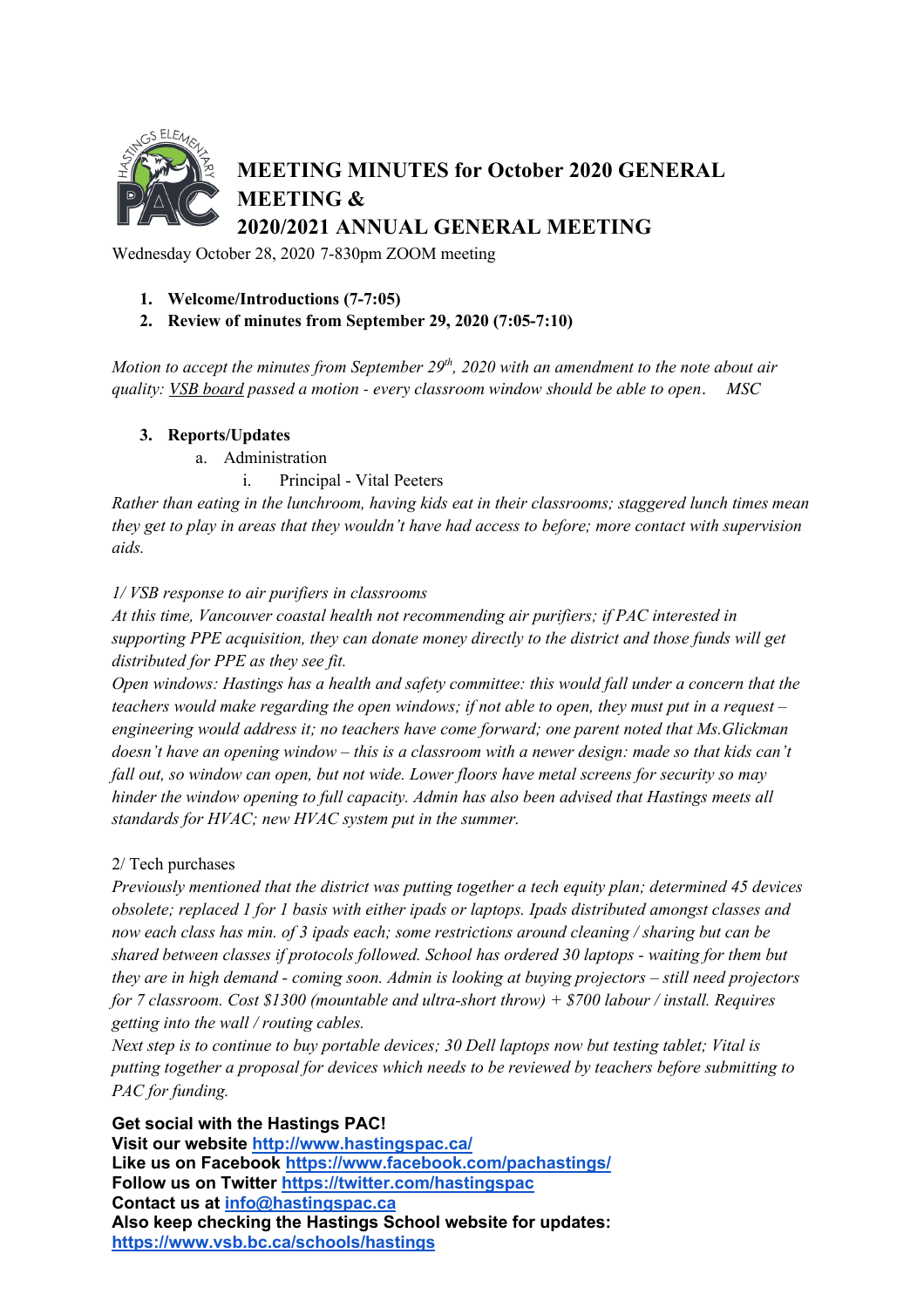## *Parent questions:*

Why is PAC funding capital projects? Responsibility should lie with the District? *Jacqueline explained that this was initiated with the technology direct donation campaign (in 2018) when parents recognized that Hastings has a shortfall with regards to technology. Since then, the PAC has been offering to support admin and teachers in this area and have been asking admin to determine what the most beneficial technology would be.* 

Why projectors? *1/ allow you to present content that a student is working on from an ipad to the whole class; 2/ get apps to interact as a group shared on the projector; 3/ you can use for teachable moments.*

Why these specific projectors when there are cheaper versions available? Were other options considered? *Admin is limited by the VSB purchasing department; if we go out on our own, equipment potentially not supported by the VSB; some schools have tried smart boards but those have gone up in price; only way to really cut the cost is to get non-mountable, but these take up a lot of classroom space; not ideal esp. for the primary classes – gets bumped a lot. Ms Bion supported projectors as a useful tool so as to not have to site with a laptop on her lap to show kids things.*

3/ Staffing Updates *Number of staff changes; see below.*

ii. Vice Principal - Susan Dent (7:20-7:25)

1/ Schoolwide activities/events

*Field trips: Classes are starting to branch out on excursions including those that include a presentation component – VSB approves fieldtrips as long as you can walk there, or an outsider presenting to the class. Cannot take kids on transit / organize rides.* 

*Remembrance Day: will have a virtual assembly; parents may be able to sign in as their child on Teams if they would like to observe;* 

*School has a weekly assembly which is presented in each classroom on a Teams channel 'All Students Team'. Teachers sign in class to attend virtual assemblies;* 

*Wellness Wednesday: PowerPoint presentations typically about wellness*

*Friday Book talk: transition with new librarian, sometimes Vital or Susan will read books as well. Content for online assemblies depends on what is happening that week. Vital will try to announce these events on school newsletter; ask your child about the All Students Team and show some of the content. Teams and the rest of Office360 rapidly getting up to speed as teachers and staff get more comfortable with the technology.*

b. Chair - Jacqueline (7:25-7:35)

i. 2020/2021 Goals

*1/ Community Building*

*2/ Supporting parents and teachers*

*3/ Not sure how fundraising will happen – depends on new Executive*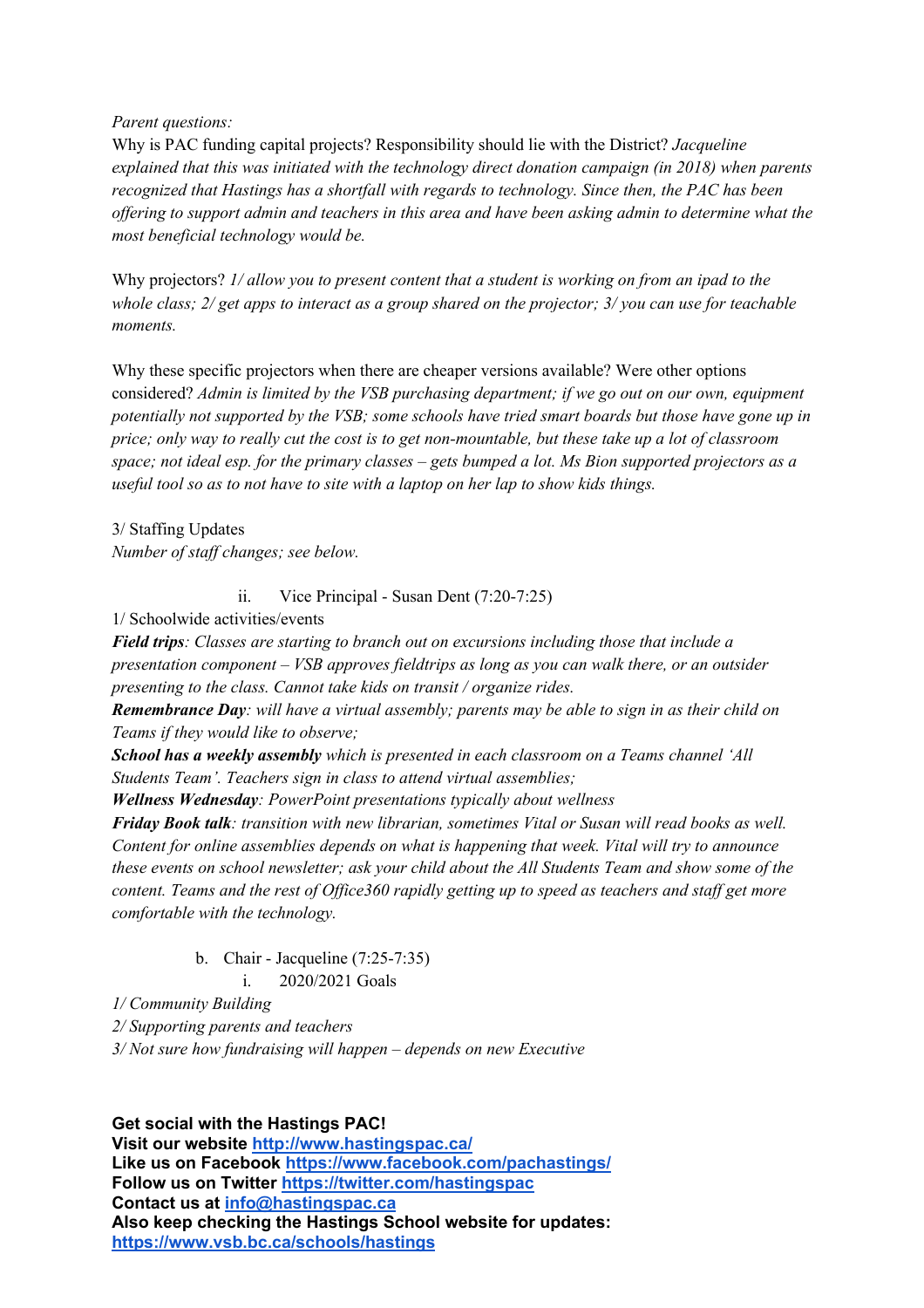- ii. Subcommittees/initiatives
	- *1. Speaker Series*
	- *2. Anti-racism*
	- *3. Rain gear drive*
	- *4. Multi-lingual PAC resources – translating*
	- *5. Food security*
	- *6. Communications*
	- *7. Teacher appreciation activities*

*The PAC welcomes those parents interested in being involved in one / more of the above initiatives, as well as new ideas for subcommittees and initiatives. Contact info@hastingspac.ca*

# c. Teacher representative – Elizabeth Bion (7:35-7:45)

*Elizabeth Bion, Kindergarten, English: VESTA (*Vancouver Elementary School Teachers Association) *representative representing the teachers. This year has been a start like no other, everything has changed because of Covid; Working handwashing into the teaching time. Staff committee and union meetings all virtual. Teachers don't get to see each other because of cohorts, so that is difficult for them to collaborate. But, teachers are resilient and problem solvers. They are taking it one day at a time. They keep reminding themselves that self-care is of utmost priority.*

*What can we do for teachers? Jacqueline imparted that parents want to help in any way we can support; invite teachers to contact the PAC.*

# d. Secretary report (7:45-7:50) Marcie

*- Callout for website developer: Currently, updates are done in HTML and CSS and uploaded via ftp. We need someone to make content updates, 2-3 times a month, or to help us rebuild the website with a user-friendly content management system. Content will be provided by the PAC Executive. Please contact info@hastingspac.ca*

# 4. **New Business** (7:50-7:55)

*Parent email:*

- *hearing the VSB did not provide hand sanitizer to classrooms with sinks*
- *also hearing that lots of grade 6 and 7s are forgetting to bring masks to school and the teachers are having to give them disposable ones.*
- *The teachers themselves are then going out and buying masks and sanitizer for their rooms with their own money.*

*Susan speaks to it: always prioritize soap and water over hand sanitizer; in regards to timing, its a case of structuring the line-up to process kids quickly; each teacher may have their own routine; only a few kids in line while others are doing an activity, for e.g.*

*Re: 6&7's masks; all given two cloth masks – if a student forgets theirs, teacher know that the student is to go to the office and speak to the VP for a talk about building new habits and coming up with ways to help them remember; they will be given a disposable mask, but an email is also sent to the parents: what is the strategy to help them remember? It's about building new habits; teachers are not being asked to buy masks and hand sanitizer.*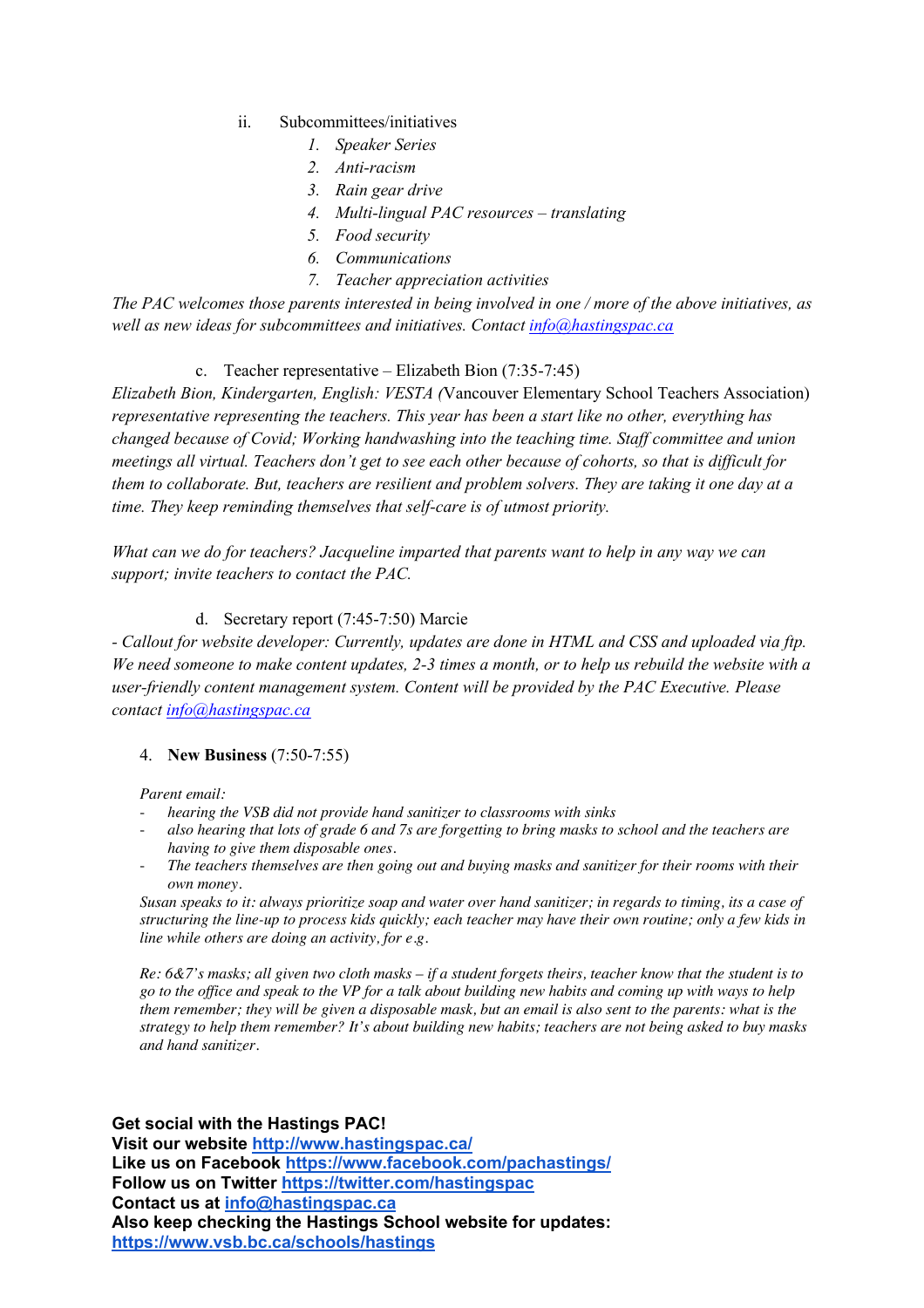#### **Hastings PAC 2020/2021 AGM**

## **1. Review of minutes from October 23, 2019**

# *Motion to accept the minutes from AGM October 23, 2019 MSC*

# **2. Treasurer Reports/Budget**

*Motion to pass proposed budget for 2020/21 MSC*

# **3. Social Time – Breakout Rooms**

*Will pass on this item in consideration of time.*

## **4. Election of Officers –**

Introduce continuing officers: *Chair – Jacqueline Shaben Treasurer – Yvonne Connors DPAC – Deb Bryant Member at Large-2 yr – Erika Fritz*

Slate of New Executive 2020/2021*: Vice Chair - 2 year Karen West (formerly Member at Large) Secretary - 2 year Marcie Effler Bailey Member at Large – 2 year Meg Roe Members at Large - 1 year 1. Lisa Gibson 2. Kelly Barker 3. Tsion Tekie 4. Mike Lowry*

*Outgoing: Past Chair James Stubbs Vice Chair Kaila Comeau Member at Large – 2 year Claudia Gawryliuk*

#### **Adjourn**

*Motion to adjourn at 9:15pm MSC*